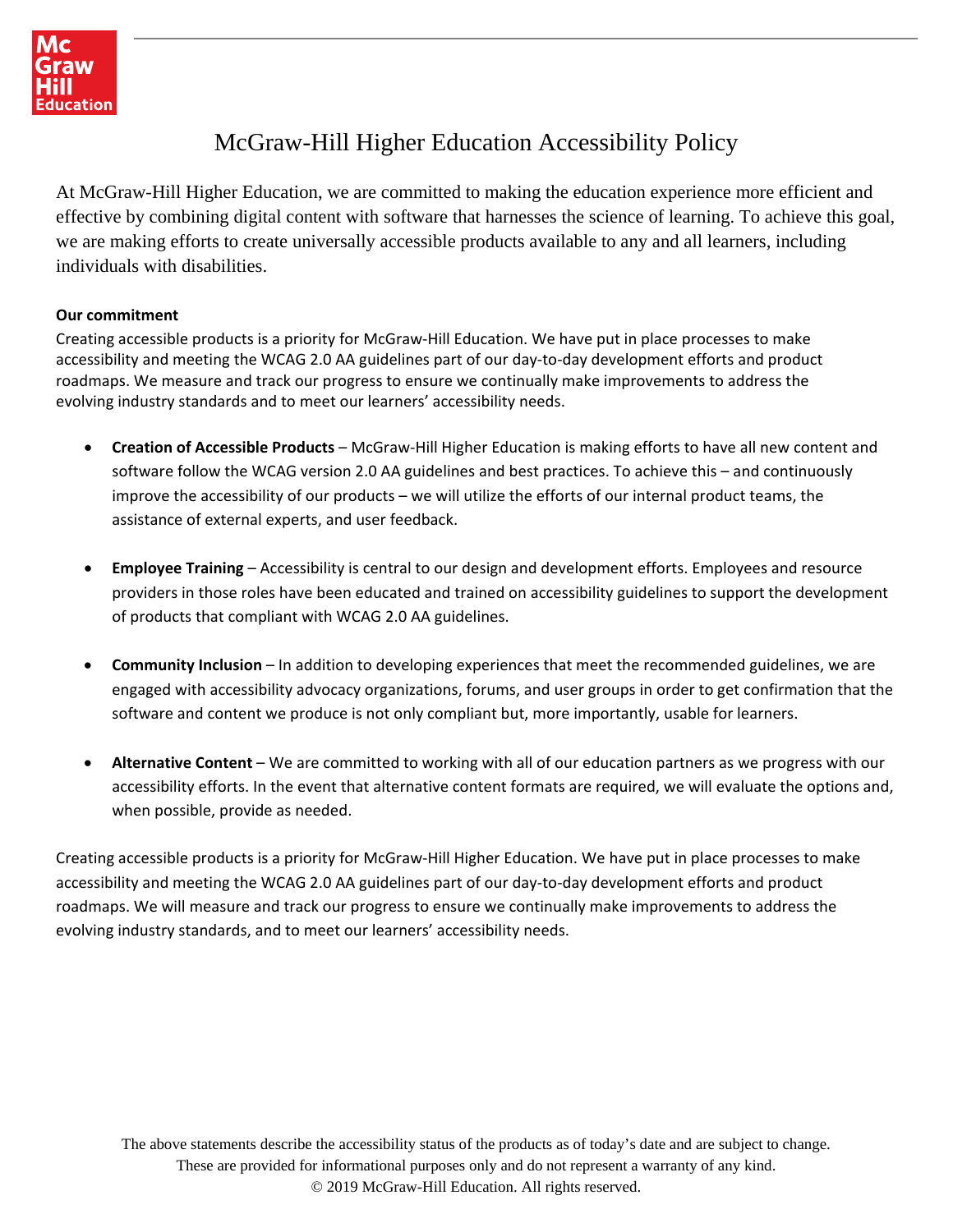## Elementary Statistics, 3e, NAVIDI, 1259969452

#### **TEXT FILES**

To request **alternative text files** (PDF/Word) for this text, please contact your institution's disability services center. Requests can be submitted via AccessText Network at [www.accesstext.org](http://www.accesstext.org/) or submitted directly to McGraw-Hill Higher Education (MHHE). To submit to MHHE, we require a written request from the disability services center. The request must state that there is a student with a certified disability who is registered for a course in which he/she is required to use this text and has proof of purchase. The written request should be emailed to [mhe-permissions@mheducation.com](mailto:mhe-permissions@mheducation.com) or faxed to 646-766-2019.

To request **text descriptions for images or alternative files for digital products**, please submit the request to [accessibility@mheducation.com.](mailto:accessibility@mheducation.com)

#### **DIGITAL PRODUCTS AND MEDIA FILES**

McGraw-Hill Education provides digital learning solutions and instructional support tools. Some elements of our digital offerings are keyboard navigable and include alt descriptions. Efforts to increase the accessibility of our products will continue toward our goal of WCAG 2.0 AA guidelines. For known work-arounds and best practices, please contact us at [accessibility@mheducation.com.](mailto:accessibility@mheducation.com)

- **Platform:** The Connect Math Hosted By ALEKS platform and content is primarily Flash-based and is not currently accessible. McGraw-Hill is actively pursuing greater accessibility for the platform and content files in the future. The student may request an accessible version of the text via the DSS office and the videos contained within the course are closed-captioned. As new content is being created, it is being created to comply with WCAG 2.0 Level AA standards. The platform is fully accessible to colorblind students and much of the platform can be used with keyboard only. Currently, assignments can be printed in PDF and supplied to a student with a disability. The accessibility coordinator or faculty member can print the assignments from the student view of their Connect Hosted by ALEKS course.
- **eBook operable:** SmartBook offers limited accessibility to students needing keyboard navigation or using assistive technologies. Accessibility work continues in 2017. The main text content can be provided in Word or PDF. The adaptive probes can be provided in a textfile. To request alternative text files or the adaptive probes, please contact us at the information listed above.
- **eBook images have alt descriptions:** A file containing the alt descriptions is available. To request, please contact us at the information listed above.
- **ALEKS:** ALEKS is accessible to many segments of the population with disabilities. Because there is no audio associated with the ALEKS content, ALEKS is fully accessible to those who are partially or profoundly deaf. ALEKS does not rely exclusively on color to convey critical information, so it is fully accessible to those who are colorblind. Many students who have low vision or are otherwise visually impaired can use products such as Microsoft Magnifier to fully access ALEKS. Similarly, students who are incapable of using both a keyboard and a mouse simultaneously due to physical disabilities have no limitations while using ALEKS. Profoundly blind students can access certain areas of ALEKS through the use of screen reader technology. The content available in accessible courses has been rewritten and coded to conform to screen reading technology and level AA Web Content Accessibility Guidelines (WCAG). ALEKS also offers the user additional control settings which can be adjusted for various accessibility needs. For additional information contact us at www.aleks.com/highered.
- **ALEKS 360:** Not available with this title.

The above statements describe the accessibility status of the products as of today's date and are subject to change. These are provided for informational purposes only and do not represent a warranty of any kind.

© 2019 McGraw-Hill Education. All rights reserved.